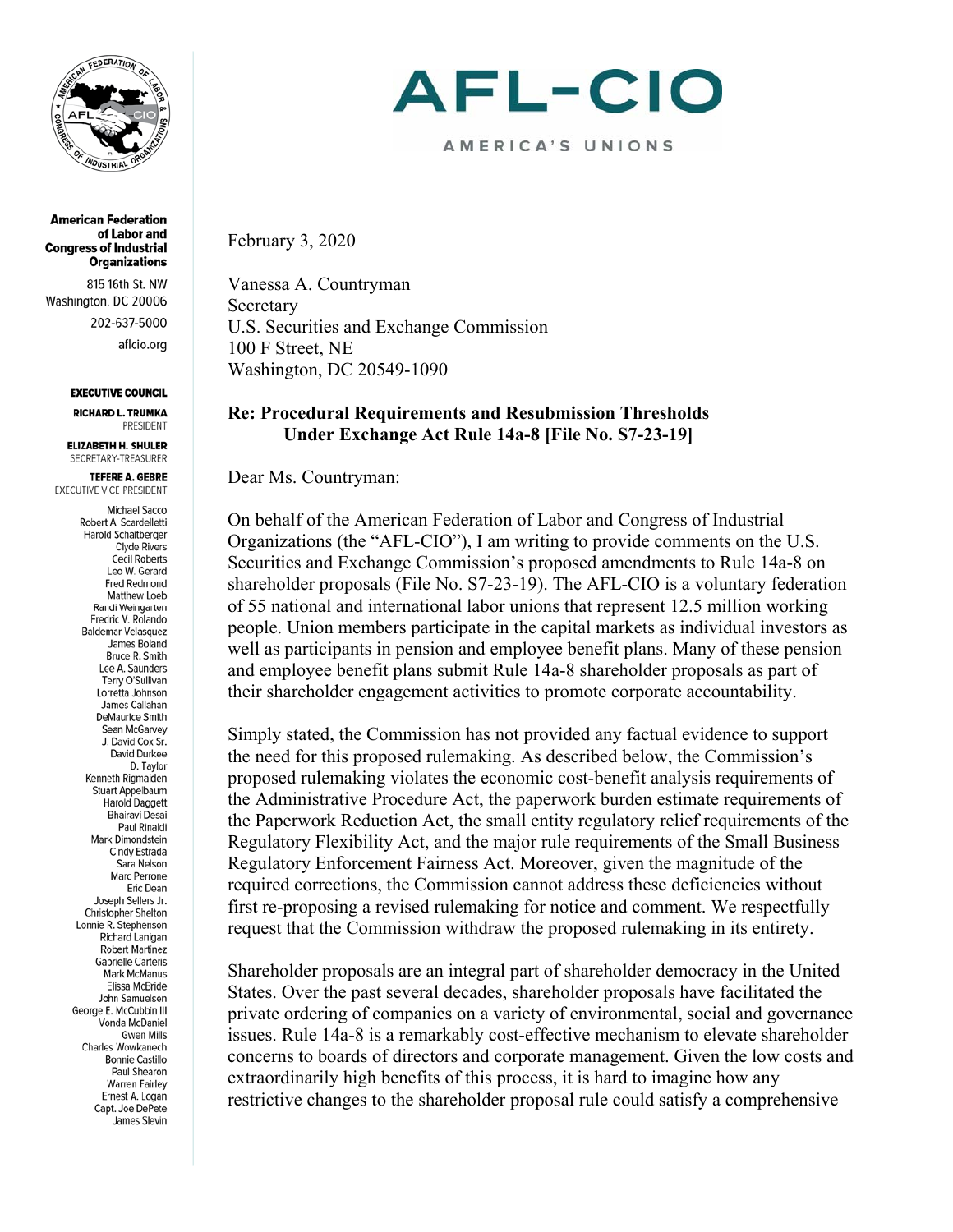cost-benefit analysis. Yet the Commission's proposed amendments to Rule 14a-8 will effectively disenfranchise many shareholders from placing proposals on corporate ballots.

Union members' pension and employee benefit plans have a proud history of submitting shareholder proposals to promote corporate accountability for the benefit of the marketplace. Consistent with their fiduciary duties under the Employee Retirement Income Security Act of 1974 ("ERISA"), pension and employee benefit plans have submitted shareholder proposals to improve the long-term financial performance of the companies in which they invest.<sup>1</sup> Over the past two decades, these plans have collectively submitted thousands of shareholder proposals. Many of today's legal and regulatory standards for public companies were pioneered by the shareholder proposals of union members' pension and employee plans, including:

- Stock option expensing,
- Director independence requirements,
- Executive compensation clawbacks,
- Advisory votes on executive compensation, and
- Limits on auditors providing non-audit services.

Other shareholder proposals submitted by union members' pension and employee benefit plans have resulted in companies adopting the following corporate governance best practices:

- Annual elections of directors,
- Majority voting for directors,
- Equal access to the proxy,
- Shareholder approval of poison pills, and
- Independent board chairs.

The shareholder proposals of union members' pension and employee benefit plans have also helped establish the following widely-adopted reforms of executive compensation:

- Bans on executive tax gross-ups,
- Executive stockholding requirements,
- Limits on cash golden parachutes,

- Limits on accelerated vesting of equity, and
- Limits on supplemental executive retirement plans.

Finally, union members' pension and employee benefit plans have submitted shareholder proposals on a variety of corporate responsibility issues that are now considered best practices:

<sup>1</sup> *See* Interpretive Bulletin Relating to the Exercise of Shareholder Rights and Written Statements of Investment Policy, including Proxy Voting Policies or Guidelines, U.S. Department of Labor, No. 2016-01, 29 C.F.R. §2509.2016-01. *See also* Field Assistance Bulletin No. 2018-01, U.S. Department of Labor, April 23, 2018.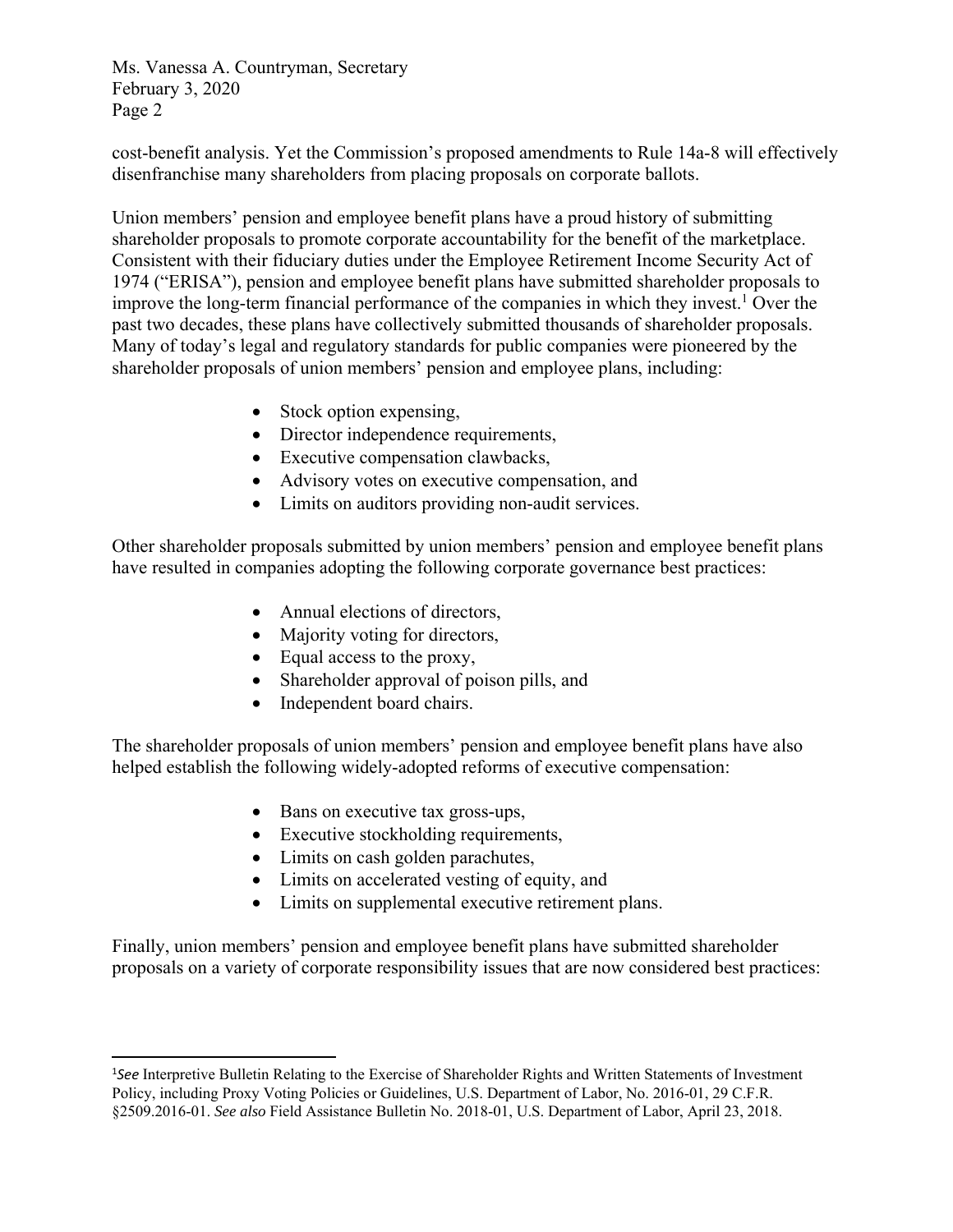- Reporting on political spending and lobbying,
- Reporting on safety management,
- Reporting on equal employment opportunity,
- Board diversity, and
- International labor rights standards.

Academic studies have found that the shareholder proposals of union members' pension and employee benefit plans create long-term value.<sup>2</sup> We are not aware of any credible peer-reviewed academic studies that conclude otherwise. As a result, the retirement security of working people has been enhanced by these corporate reforms. We vigorously oppose the Commission's proposed rulemaking that will make the submission of shareholder proposals more difficult for union members' pension and employee benefit plans. For the reasons discussed below, we strongly urge the Commission to withdraw and reconsider its proposed rulemaking. The narrow self-interest of corporate CEOs who oppose the shareholder proposal process should not come before the value for investors that shareholder proposals create.

#### **Rule 14a-8(b) Eligibility Requirements (Questions 1-16)**

Since its creation in 1942, the Commission's shareholder proposal rule has facilitated the ability of small investors to submit proposals for a vote at company shareholder meetings. For the first four decades of the shareholder proposal rule, there was no stockholding requirement. The Commission first adopted a  $$1,000$  stockholding requirement in 1983<sup>3</sup>, and later increased the stockholding requirement to \$2,000 in 1998 to adjust for inflation.<sup>4</sup> To preserve the longstanding right of small investors to submit shareholder proposals, any increase in the one-year Rule 14a-8(b) stockholding requirements should not exceed \$3,000 to adjust for inflation since 1998.

Good ideas are not limited to investors with large pocketbooks. Since its inception, the shareholder proposal rule has facilitated the ability of small investors to submit proposals to a vote at company shareholder meetings. Shareholder proposals help reduce agency costs that stem from the separation of ownership and control in public companies.<sup>5</sup> The submission of shareholder proposals to increase management accountability conveys a benefit on all shareholders. But because the benefits of shareholder proposals do not accrue entirely to the sponsor of the proposal, the number of proposals is too low relative to the public good they create. Accordingly, the Commission should seek to expand the number of shareholders who file proposals, not reduce them as the Commission has proposed in its amendments to Rule 14a-8.

Shareholder proposals that are submitted by individual investors arguably provide a public good that is disproportionate to their share ownership. According to the ISS Voting Analytics database

 <sup>2</sup> Andrew Prevost, et.al., "Labor Unions as Shareholder Activists: Champions or Detractors?" Financial Review, Vol. 47, Issue 2, May 2012, pp. 219-421; Luc Rennebooga and Peter Szilagyi, "The Role of Shareholder Proposals in Corporate Governance," Journal of Corporate Finance, Vol. 17, Issue 1, February 2011, pp. 167-188.

<sup>3</sup> Exchange Act Release No. 20091 (Aug. 16, 1983) (48 FR 38218).

<sup>&</sup>lt;sup>4</sup> Exchange Act Release No. 34-40018; (May 21, 1998) (63 FR 29106).

<sup>&</sup>lt;sup>5</sup> See Lucian Bebchuk, "The Case for Increasing Shareholder Power," Harvard Law Review, Vol. 118, No. 3, pp. 833-914, January 2005.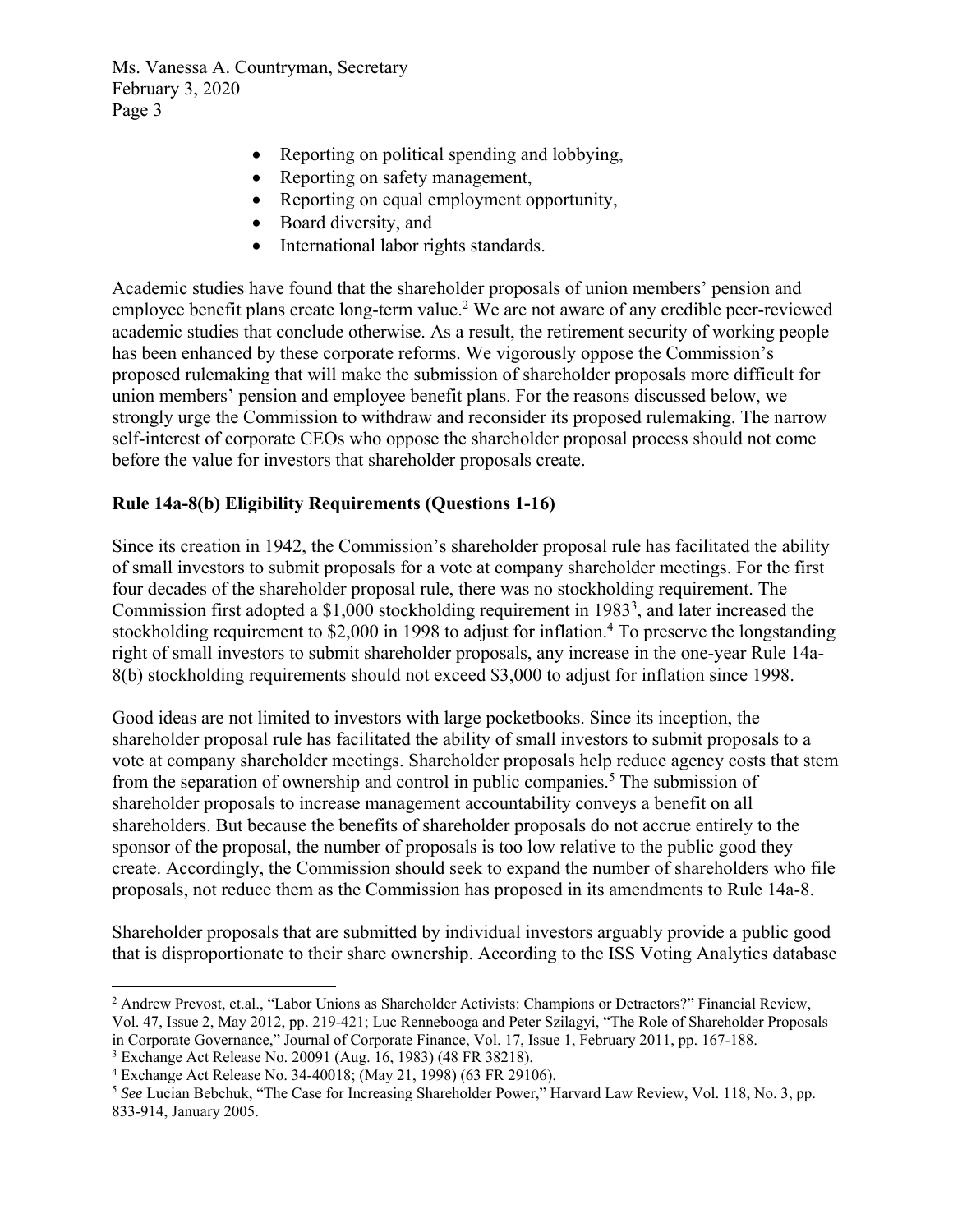of shareholder proposals that were submitted at Russell 3000 companies, the average vote for shareholder proposals was 33 percent in 2019. In comparison, the average vote on shareholder proposals that were submitted by an individual or family trust was 39 percent in 2019 (excluding proposals that were co-filed by an institutional investor or an organization). <sup>6</sup> This higher level of shareholder support for proposals by individual investors indicates that all investors benefit from the opportunity to vote on shareholder proposals that are submitted by individual investors.

### *Stockholding Requirements*

The Commission has stated a number of times in recent years its desire to promote the interests of small "Main Street" investors. Yet this proposed rulemaking aims to disenfranchise these same small investors. The Commission's proposed increase in the Rule 14a-8(b) stockholding requirement to \$25,000 after one year or \$15,000 after two years is excessive relative to the size of Main Street individual investor portfolios. According to U.S. Census Bureau data, 59 percent of working age individuals do not own any retirement account assets. In other words, the median retirement account balance is zero. For workers who are fortunate to own assets in a retirement account, the median account balance is approximately \$40,000.<sup>7</sup> The Commission's proposed \$15,000 to \$25,000 stockholding requirements are the equivalent of 37.5 percent to 62.5 percent of the median retirement account balance. The Commission's rules should not encourage Main Street individual investors to hold such a large concentration of shares in one security.

The Commission's proposed elimination of the ability for individual investors to aggregate their shares to meet the proposed stockholding requirements is arbitrary. Institutional investors such as mutual funds and pension plans represent the aggregated holdings of many individual investors and plan participants. Preventing individuals from co-filing proposals for the purpose of meeting the Rule 14a-8(b) stockholding requirements elevates legal form over substance. Will the Commission also prohibit individuals who wish to aggregate their shares from forming a partnership or an unincorporated association for this purpose? Why treat individual investors differently from mutual fund investors or pension plan participants?

### *Holding Periods*

While encouraging long-termism is a laudable goal, extending the Rule 14a-8(b) stockholding requirement of \$2,000 from one year to three years is not the appropriate way for the Commission to do so. The proposed three-year time extension will disproportionately impact the ability of employee-owners to submit shareholder proposals. Employees who receive equity compensation typically are granted stock options or restricted stock that may not be exercised or vest for several years. Requiring these employees to hold their shares for an additional three years to meet the \$2,000 stockholding requirement is not justified given that they have already demonstrated their long-term economic interest in the company that employs them.

 <sup>6</sup> AFL-CIO analysis of ISS Voting Analytics database of shareholder proposals.<br><sup>7</sup> Diane Oakley, Jennifer Frin Brown, and Joelle Saad-Lessler, "Retirement in A

<sup>,</sup> Diane Oakley, Jennifer Erin Brown, and Joelle Saad-Lessler, "Retirement in America: Out of Reach for Working Americans?," National Institute on Retirement Security, September 2018.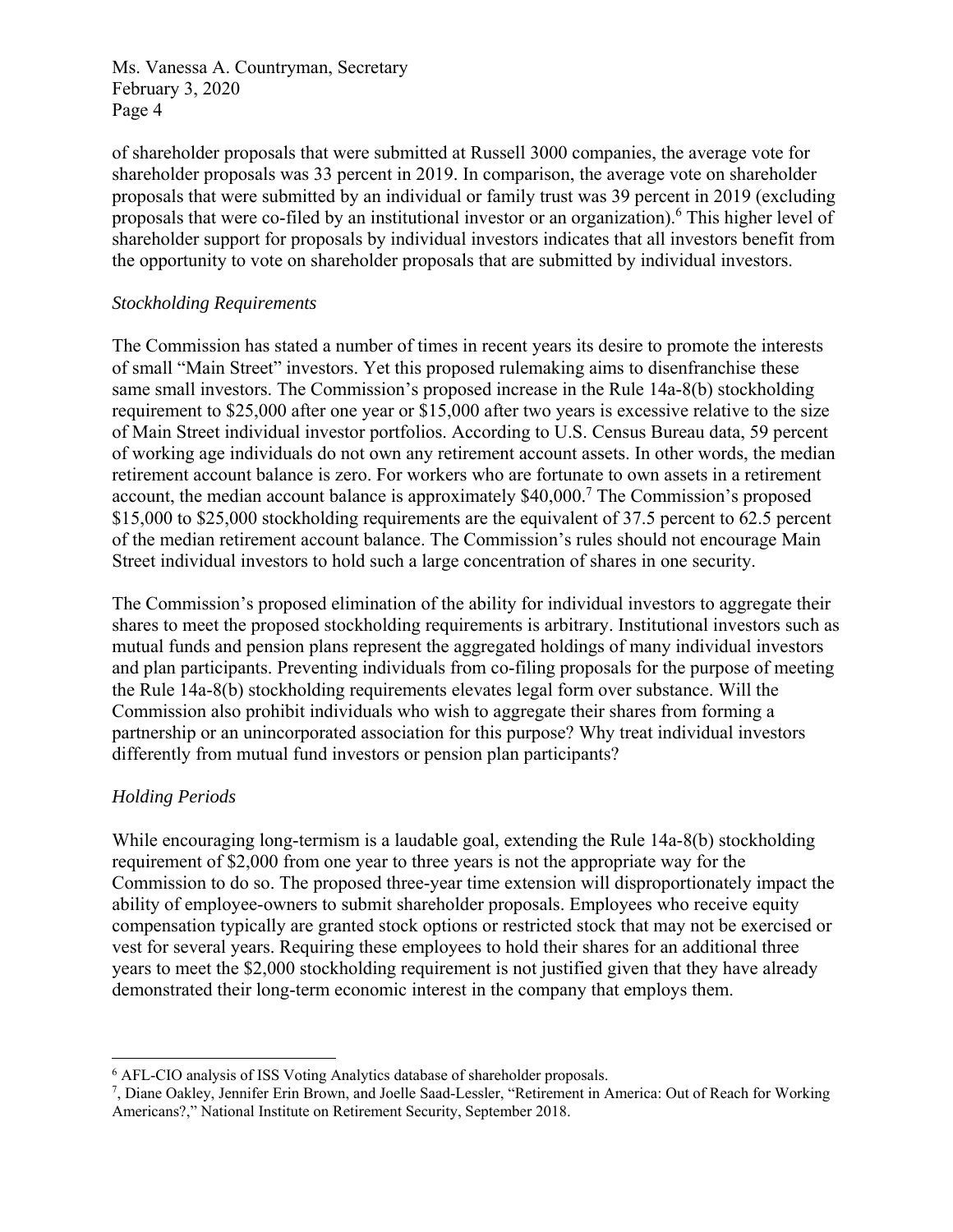Nor does the Commission's proposed extension of the Rule 14a-8(b) \$2,000 ownership threshold from one year to three years consider the length of time that individual and institutional investors typically hold shares. According to one study, individual accounts at a U.S. discount brokerage had an average annual portfolio turnover of 75 percent which is the equivalent holding period of 16 months.<sup>8</sup> Another study found the average holding period of all categories of mutual funds between 2005 and 2015 (including index funds) ranged between 15 to 17 months.<sup>9</sup> These average holding periods suggest that the existing Rule 14a-8(b) stockholding requirement of 12 months is an appropriate length of time relative to the typical investor's portfolio turnover.

Finally, the Commission's proposed Rule 14a-8(b) ownership thresholds are unnecessarily complicated and confusing. Rule 14a-8 has been written in plain English in order to facilitate the enfranchisement of small investors who may lack the necessary legal expertise to decipher complicated securities regulations. Adding multiple criteria for Rule 14a-8(b) ownership thresholds will create additional complexity for shareholder-proponents who are required to provide a proof of ownership letter from their bank or broker when they submit a shareholder proposal. Under the Commission's proposal, shareholders will need to track their share ownership for one-, two-, and three-year intervals to determine which Rule 14a-8(b) ownership threshold they satisfy. Obtaining a satisfactory proof of ownership letter may be particularly challenging for investors who change their bank or broker during this lookback period.

For these reasons, the Commission should maintain the existing Rule 14a-8(b) ownership requirement of \$2,000 for establishing an investor's eligibility to submit a shareholder proposal. If the Commission feels that the Rule 14a-8(b) ownership requirement must be "modernized" due to the passage of time, the only warranted modernization that is consistent with the long history of the shareholder proposal rule is an increase in the stockholding requirement to \$3,000 to adjust for inflation. Nor should the Rule 14a-8(b) time holding requirement of one year be extended given the typical investor's rate of portfolio turnover. A holding period of more than one year will likely limit use of the shareholder proposal rule to investors who only maintain their stock ownership for the sole purpose of being able to file a shareholder proposal.

### **Proposals Submitted on Behalf of Shareholders (Questions 17-21)**

The Commission's proposed new requirements for shareholders to appoint a representative to submit a proposal are unnecessary. Given the complexity of the shareholder proposal rule, investors who submit proposals often choose to be represented by someone who is more experienced with the Rule 14a-8 process. In Staff Legal Bulletin No. 14I, the staff of the Division of Corporation Finance clarified the documentation expectations for shareholders who submit proposals through representatives. Proposals that do not meet these requirements risk being excluded from company proxy statements by the issuance of a "no action letter." In our view, the procedural expectations described in Staff Legal Bulletin No. 14I eliminated any need for a formal rulemaking regarding the appointment of shareholder-representatives.

<sup>&</sup>lt;sup>8</sup> Brad Barber and Terrance Odean, "Trading Is Hazardous to Your Wealth: The Common Stock Investment Performance of Individual Investors," The Journal of Finance, April 2000.

<sup>&</sup>lt;sup>9</sup> Anne Tucker, "The Long and The Short: Portfolio Turnover Ratios & Mutual Fund Investment Time Horizons," The Journal of Corporation Law, 2018.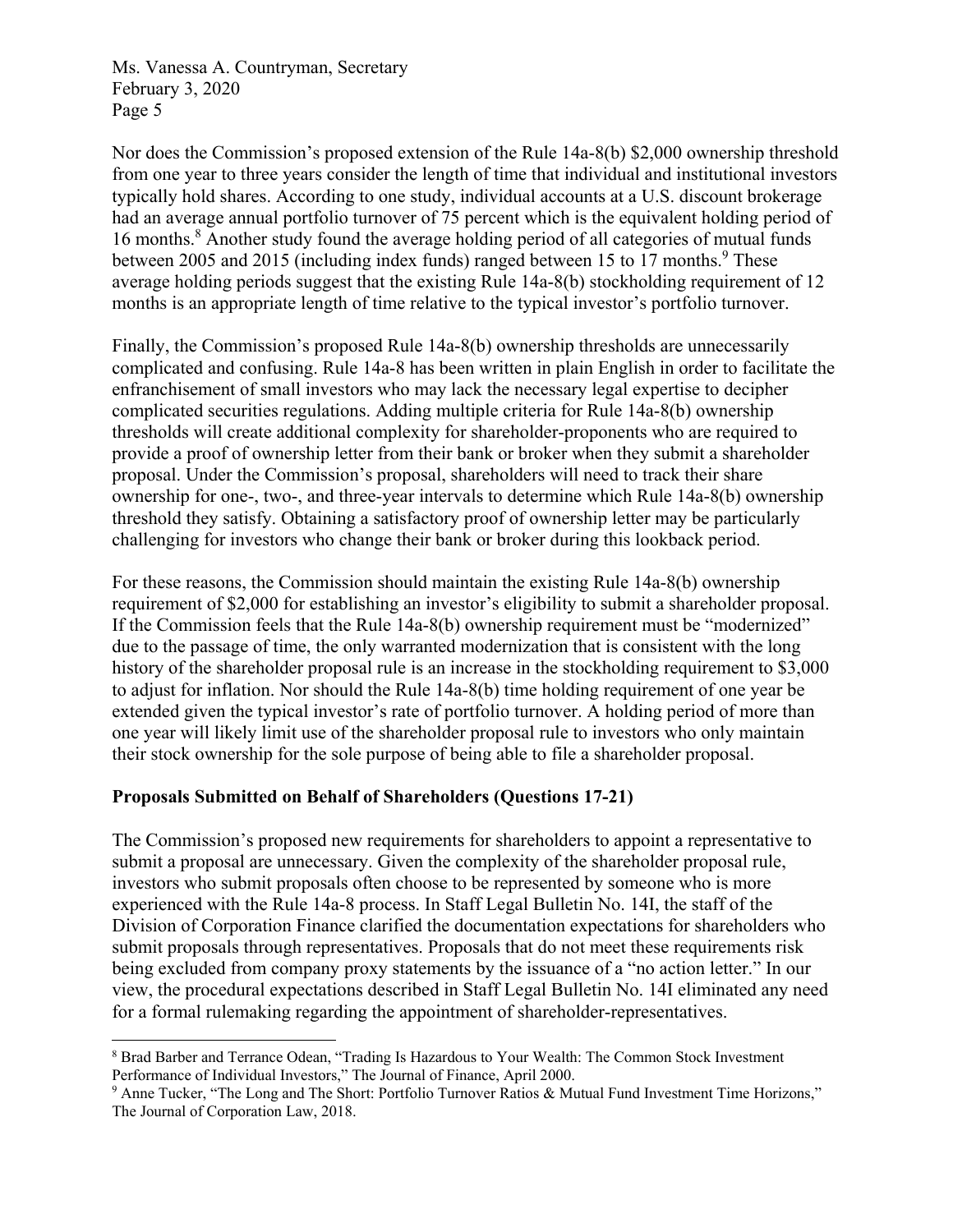Moreover, the Commission's proposed rulemaking creates an additional burdensome requirement that was not contained in Staff Legal Bulletin No. 14I. Specifically, the proposed rulemaking requires that the documentation appointing a representative must now include the shareholder's statement supporting the proposal. In other words, shareholders will need to provide the full text of their 500-word proposal and its supporting statement. This additional procedural requirement will interfere with the ability of shareholders to use their chosen representatives as subject matter experts to draft their proposal's supporting statement. Does the Commission have any examples of abuse of Rule 14a-8 that justify the need for such a rulemaking to "help safeguard the integrity of the shareholder-proposal process"?

The proposed rulemaking also interferes with state agency law by requiring that shareholders provide express and specific authorization of the designated representative to submit a shareholder proposal. The representation of shareholders by a representative is a matter of state law. Under the legal doctrine of agency, an agent may act under the express, implied or apparent authority of their principal. In all cases, the principal is bound by their agent's actions even if the agent lacked actual authority. Moreover, as a matter of state law, all agency relationships are fiduciary relationships. Therefore, it is irrelevant whether the representative of a shareholder is a registered investment advisor, an ERISA fiduciary, an attorney or simply a trusted friend or family member. For these reasons, the Commission's proposed amendments are an unwarranted and problematic intrusion into agency relationships that are properly governed by state law.

We are concerned that the proposed rulemaking will have unintended consequences for institutional investors. Institutional investors such as mutual funds and pension plans are not natural persons and therefore must act through agents. Moreover, ERISA encourages pension plans to enlist the advice of prudent experts. The Commission's proposed rulemaking is inexplicably silent on the fact that institutional investors necessarily rely on agents to conduct all business including the submission of shareholder proposals. The proposed rulemaking does not clarify whether these documentation requirements will apply to the agents of institutional investors. For example, will a pension plan administrator no longer be able to submit a proposal without the specific authorization of the board of trustees? Such a restriction conflicts with the lawful ability of pension plan trustees to delegate their fiduciary responsibilities under ERISA.

### **The Role of Shareholder Proposals in Shareholder Engagement (Questions 22-28)**

The Commission's proposed rule requiring that shareholders make themselves available to companies is asymmetrically arbitrary. As the Commission's proposed rulemaking notes, company engagement with shareholders who submit proposals has increased in recent years and shareholders frequently withdraw their proposals as a result of this dialogue. As a general matter, shareholders submit proposals to bring issues of concern to corporate management, boards of directors, and their fellow shareholders. The goal of shareholder-proponents is to improve the policies and practices of the companies that they invest in, not to simply take proposals to a vote. The increased willingness of companies and shareholders to reach withdrawal agreements indicates that Rule 14a-8 is working better than ever to facilitate this private ordering process.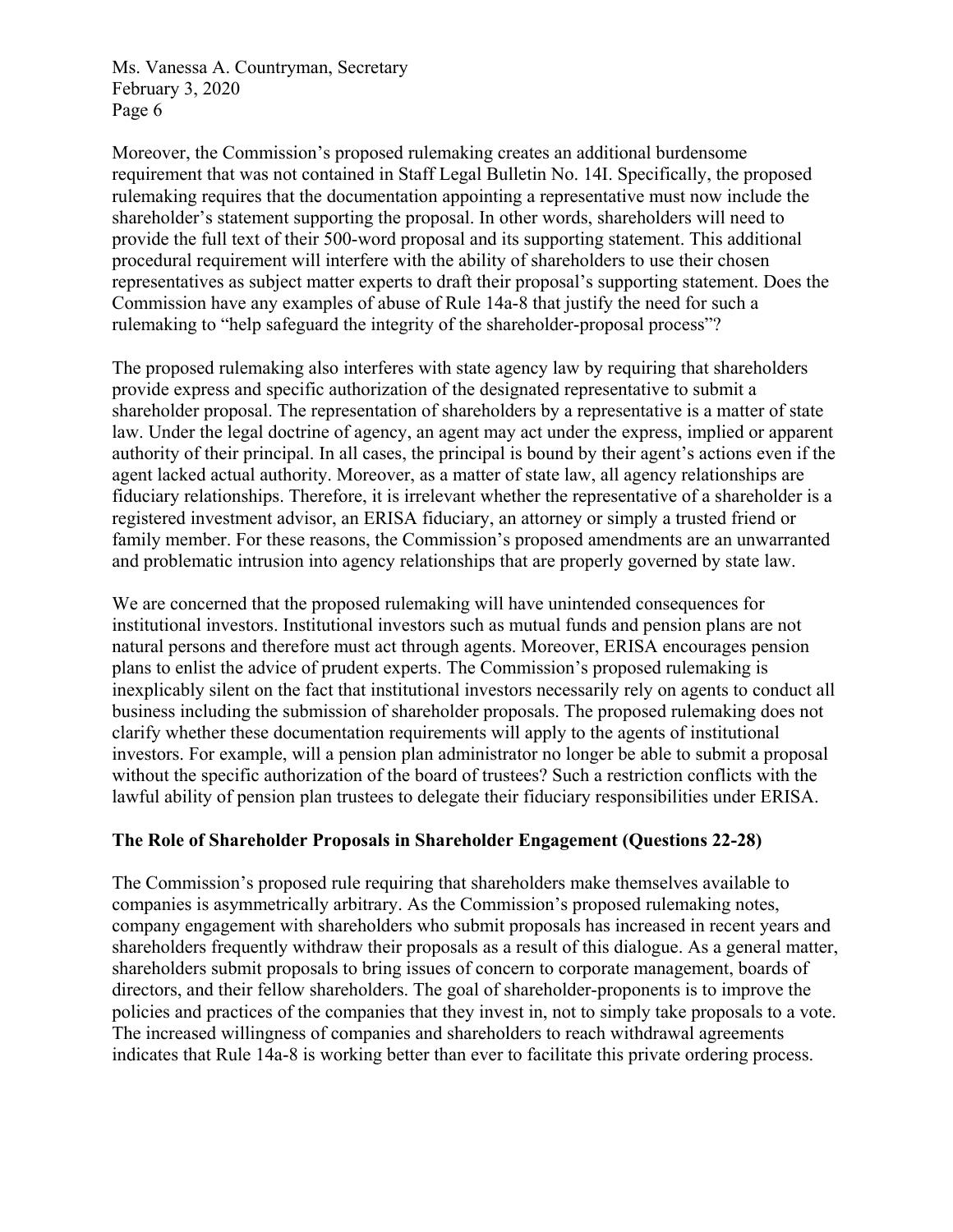However, the Commission's rationale for requiring that shareholders make themselves available to companies for dialogue at a specific time and date is contradictory to our experience as a sponsor of shareholder proposals. All too often, it is the company that refuses to dialogue with the shareholder who has submitted a proposal. For example, in our experience, companies often request no action relief from the Division of Corporation Finance staff without contacting us to first discuss the proposal. In other cases, the only communication that we receive from companies is the opposition statement to the shareholder proposal that is required to be sent under Rule 14a-8(m)(3). In such situations, our shareholder proposal and the company's opposition statement are the only communications—despite our willingness to dialogue.

If the Commission believes that there is insufficient dialogue between companies and shareholders who submit proposals, the Commission should propose a symmetrical obligation on all parties. The one-sided nature of the Commission's proposed rulemaking places all the burden on shareholders without considering the fact that in many cases, it is the company that is reluctant to dialogue. Most public companies have well-staffed corporate secretaries and investor relations departments that could easily accommodate a required phone call with shareholderproponents. For example, the Commission could require that companies engage in dialogue with shareholder-proponents before allowing companies to solicit votes against shareholder proposals. Why does the Commission's proposed rulemaking arbitrarily assume (without providing any evidence) that it is shareholders and not companies who need to be required to dialogue?

#### **One Proposal Limit (Questions 29-36)**

The Commission's proposed amendment to limit the submission of one proposal to "each person" rather than "each shareholder" will have unintended consequences for shareholders who wish to avail themselves of expertise from lawyers, investment advisors, and others. Institutional investors in particular are likely to be restricted in their choice of representatives given that institutional investors are not natural persons and therefore must act through a natural person. For example, several pension plans may use the same registered investment advisor or pension plan administrator for the purpose of submitting shareholder proposals. Limiting representatives to one proposal per company will create a burdensome "first to file" constraint for their clients.

Moreover, the Commission's proposed rulemaking is vague and ambiguous regarding exactly what types of dual representation will be prohibited under the amended rule. For example, Rule 14a-8(h) explicitly permits shareholders to designate a representative to present shareholder proposals at shareholder meetings. Under the proposed rulemaking, will multiple shareholders be able to have their proposals introduced inside the annual meeting by one person? If such dual representation is now to be prohibited, will these amended Rule 14a-8 provisions be in conflict with state law that allows principals to select the agents of their own choosing?

The questions asked by the Commission's proposed rulemaking suggest a concern that certain shareholders or certain representatives of shareholders are filing "too many" proposals. We question this underlying assumption. Why does it matter if certain shareholders and their representatives file a significant percentage of proposals? The activity of these investors should be encouraged to the extent that their proposals provide a public good for the benefit of all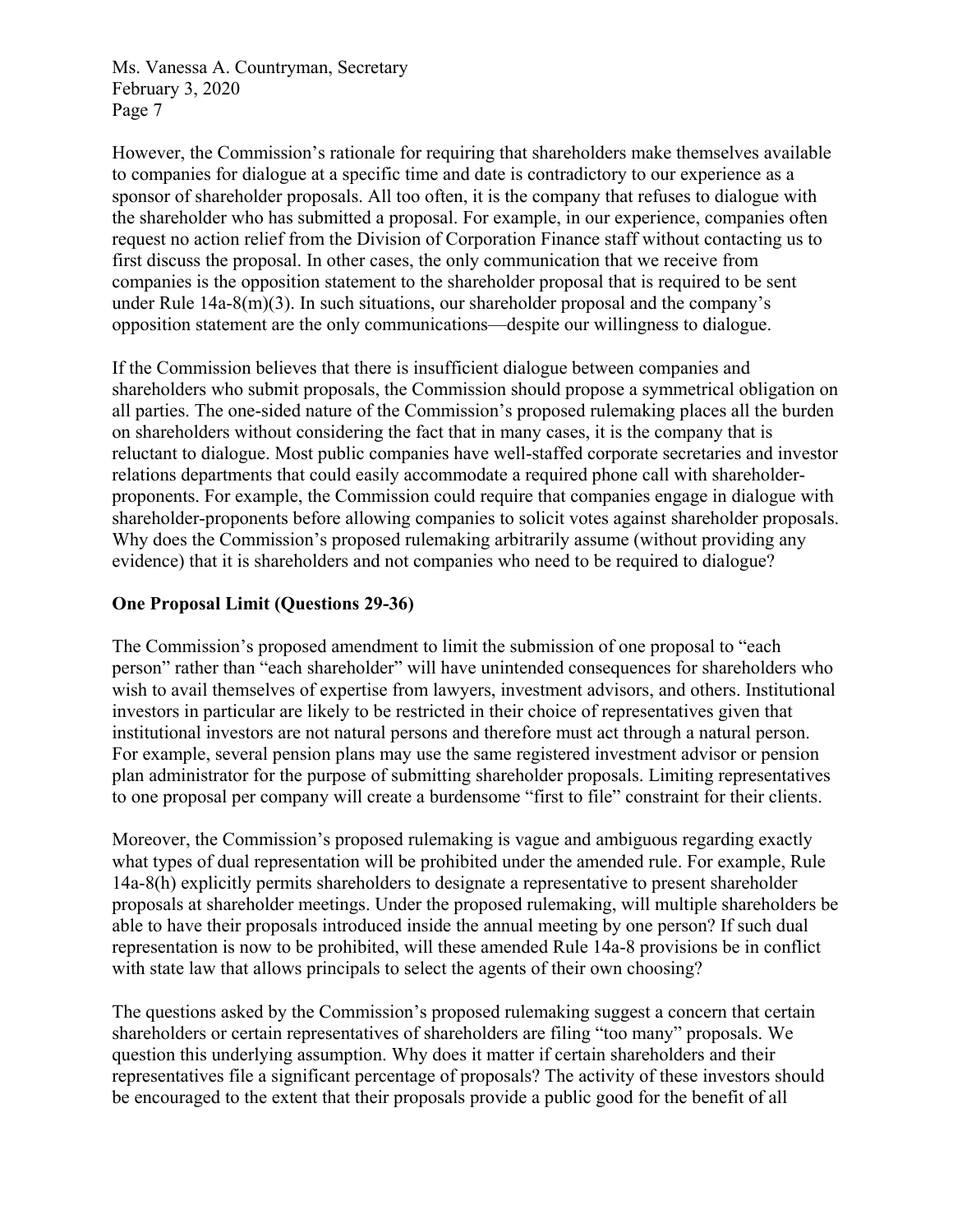shareholders. Active shareholder engagement with companies – which is facilitated by the shareholder proposal rule – has helped make the U.S. capital markets the deepest and most liquid in the world. If anything, the Commission's rules should be amended to make it easier for other shareholders to submit proposals so that the promotion of good corporate governance through the shareholder proposal process does not fall on a small group of Good Samaritans.

### **Resubmissions (Questions 37 – 44)**

The Commission's proposed rulemaking asserts that "public interest in revisiting the resubmission has grown." However, in support of this assertion, the Commission cites letters from trade associations that represent corporate management such as the Business Roundtable whose members consist of CEOs, not investors who the Commission is charged with protecting. The Commission also cites a February 4, 2019, letter from NASDAQ that was signed by 319 companies urging an increase in the resubmission thresholds. However, a review of the ISS Voting Analytics database of shareholder proposals reveals that only a tiny fraction of these NASDAQ companies has ever received a shareholder proposal, and even fewer have received a resubmitted proposal. Such letters should not be given greater weight than letters from investors.

The Rule 14a-8 vote requirements for the resubmission of shareholder proposals should be maintained at the existing levels of 3, 6, and 10 percent after the first, second, and third years. The history of Rule 14a-8 shows that it takes time for consensus to emerge regarding best practices in corporate governance. The shareholder proposals described at the beginning of this letter took years to gain traction in the marketplace. For example, shareholder support for proposals to eliminate classified boards and hold annual director elections took decades to reach majority vote status.<sup>10</sup> The results of these resubmitted proposals have been remarkable. Twenty years ago, more than 60 percent of S&P 500 companies maintained a classified board structure. Today, less than 20 percent of S&P 500 companies still have classified boards.<sup>11</sup>

The Commission's proposed amendments to the vote resubmission thresholds assumes that proposals need to eventually receive majority levels of support to merit resubmission. This assumption is unsound based on current practices in corporate governance. Today's boards of directors are highly motivated to implement a shareholder proposal that is expected to receive a majority vote. As observed by Ernst & Young's Center for Board Matters, "at 50% support, if the board is deemed to take insufficient action in response, many investors will consider voting against incumbent directors at the next annual meeting."12 The willingness of boards to implement proposals that a majority of shareholders will support means that the total universe of majority vote proposals is unobservable. Accordingly, the 6.5 percent of resubmitted proposals that go on to receive majority support is the wrong baseline for consideration.

 <sup>10</sup> Noam Noked, "Activism and the Move toward Annual Director Elections," Harvard Law School Forum on Corporate Governance and Financial Regulation, January 15, 2012. *Available at*

https://corpgov.law.harvard.edu/2012/01/15/activism-and-the-move-toward-annual-director-elections/<br><sup>11</sup> Lucian Bebchuk et. al, "Towards the Declassification of S&P 500 Boards," Harvard Business Law Review, Vol. 3, No. 1, 2013, pp.157-184.

<sup>12 &</sup>quot;Five takeaways from the 2019 proxy season," EY Center for Board Matters, July 2019, p. 7. *Available at* https://assets.ey.com/content/dam/ey-sites/ey-com/en\_us/topics/cbm/ey-cbm-2019-proxy-season-preview.pdf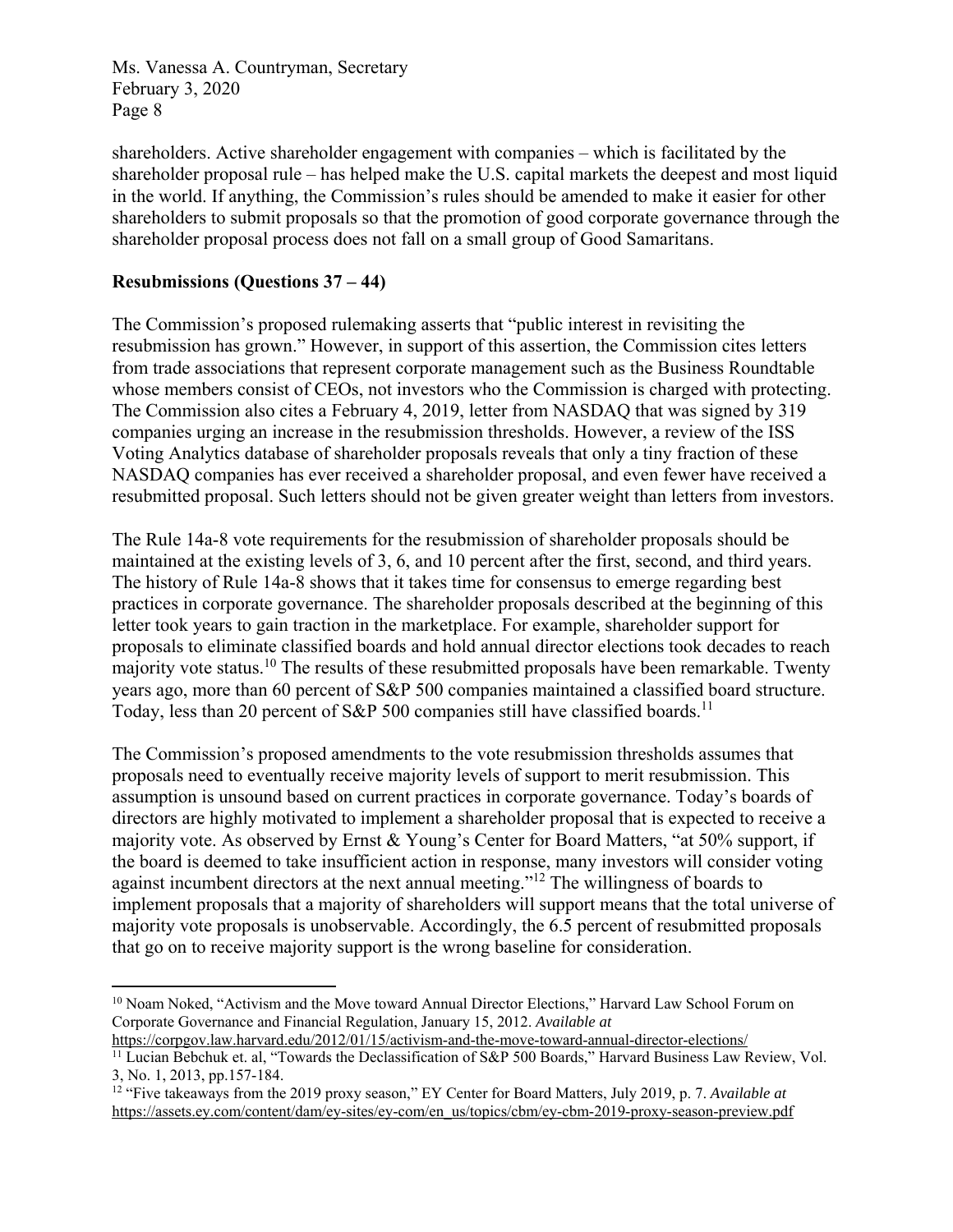A proper baseline for meritorious shareholder proposals would consider all shareholder proposals that are implemented by companies. Boards of directors owe a fiduciary duty to all their shareholders, not to the majority of shareholders. To be responsive to minority stockholder views, companies frequently act on shareholder proposals that fail to receive majority levels of support. As noted by Ernst & Young's Center for Board Matters, "[t]hirty-percent support is the level at which many boards take note of a proposal topic<sup>"13</sup> and that more than 70 percent of observed shareholder proposal withdraws during a recent proxy season were in connection with companies and investors reaching agreement.14 A proper rulemaking analysis needs to consider whether changes to the resubmission thresholds will negatively impact the resubmission of all proposals that may be implemented by companies, not just majority vote proposals.

Nor is the fact that 90 percent of shareholder proposals are eligible for resubmission under the current thresholds the proper baseline for analysis of Rule 14a-8(i)(12). Shareholder-proponents are aware of their shareholder proposal vote results and the vote resubmission requirements. Accordingly, shareholders are unlikely to resubmit proposals that garner low levels of support. Rather, shareholders modify proposal language to improve shareholder support. For this reason, it is not surprising that few proposals are excluded under the current Rule  $14a-8(i)(12)$ thresholds. This does not mean, however, that the existing resubmission thresholds are not weeding out low-vote proposals. The number of low-vote proposals that are deterred from resubmission by the Rule 14a-8(i)(12) thresholds is not directly observable.

The Commission does not adequately consider the impact of the proposed Rule 14a-8(i)(12) thresholds on shareholders at dual-class companies. Under dual-class capital structures, public investors typically receive one vote per share (the "Class A" shares), and company insiders typically receive 10 or more votes per share (the "Class B" shares). These Class B shares enjoy voting power that is disproportionate to their ownership interest. As a result, dual-class capital structures entrench corporate managers and increase agency costs. While shareholder proposals at such companies may never receive a majority vote of all shareholders, they can still encourage reform. However, the Commission's proposed higher vote resubmission thresholds will make it nearly impossible for Class A shareholders to reintroduce proposals after the first year. If higher vote resubmission thresholds are to be adopted, the Commission should exclude classes of shares with disproportionate voting power from the Rule  $14a-8(i)(12)$  vote tabulation methodology.

To do a proper rulemaking analysis, the Commission should first survey companies to determine how many proposals are implemented and withdrawn before a vote takes place. The Commission should also survey shareholders to determine how the existing Rule 14a-8(i)(12) resubmission thresholds affect their decision to not resubmit or amend their proposals. Finally, the Commission should obtain actual data on the costs of resubmitted shareholder proposals. Resubmitted proposals are less costly than first time proposals in terms of legal expenses or staff time. In our experience, companies are far less likely to seek to exclude resubmitted proposals because a second attempt to exclude a proposal is likely to be futile. A resubmitted proposal also

 *13 Id.* 

<sup>14 &</sup>quot;2015 shareholder proposal landscape," EY Center for Board Matters, April 2015, p. 1. *Available at* https://www.ey.com/Publication/vwLUAssets/EY-shareholder-proposal-landscape/\$FILE/EY-shareholder-proposallandscape.pdf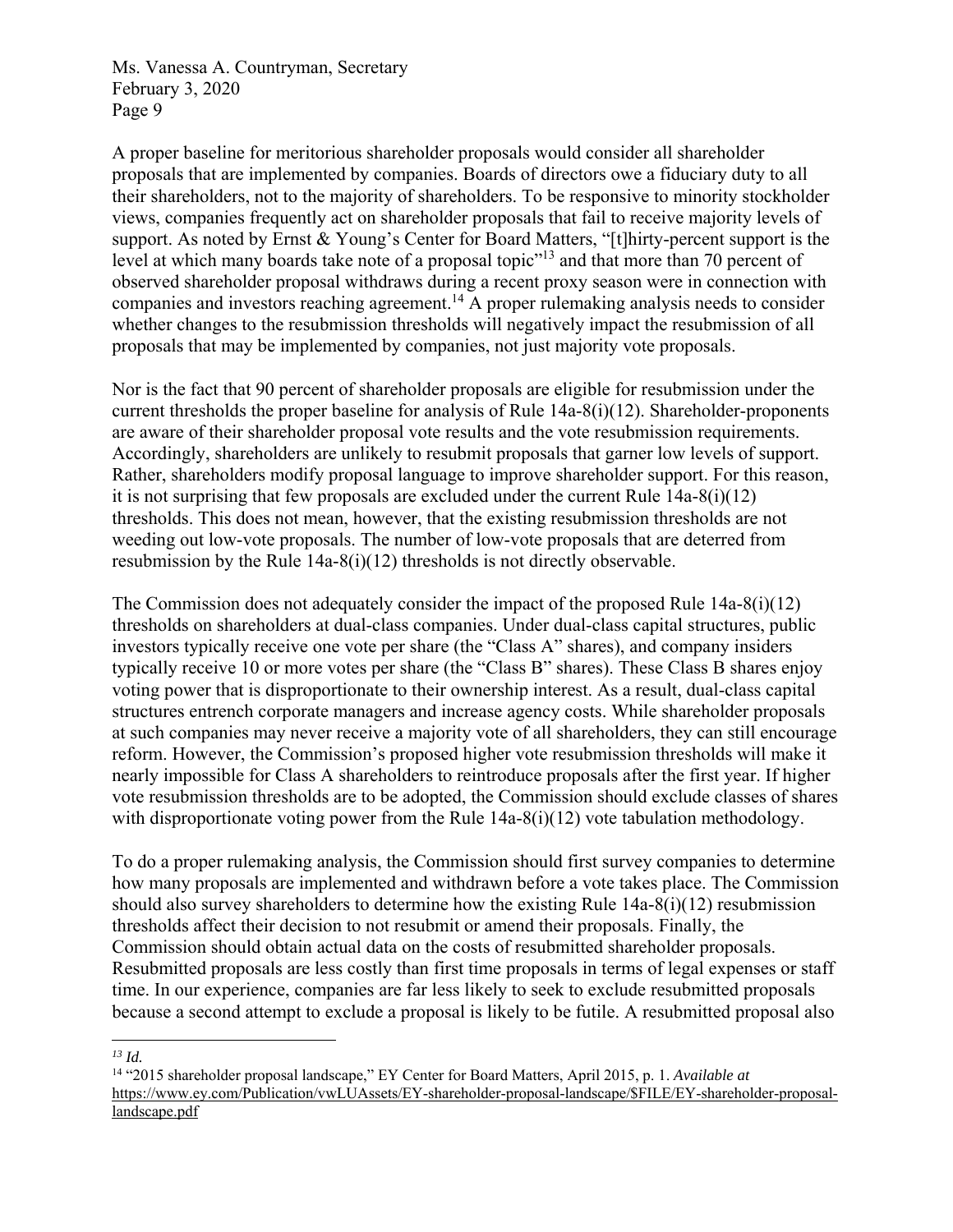requires fewer hours of staff time for reconsideration by the board of directors. Nor do company opposition statements to resubmitted proposals change significantly from year to year.

# **Momentum Requirement for Proposals (Question 45-51)**

We also object to the Commission's proposed amendment to create a 10 percent "momentum" requirement for proposals that receive between a 25 percent and a 50 percent vote. Under this proposed rule change, a proposal that has a vote decline from 45 percent to 40 percent would not be eligible for resubmission. This result is perplexing given that proposals that receive a lower vote but have not lost "momentum" could still be reintroduced. On what rational basis should the Commission exclude a shareholder proposal that receives a 40 percent vote that has lost "momentum," but still permit resubmission of a less popular shareholder proposal that has received a steady 30 percent vote? Shouldn't the higher level of shareholder support be a sufficient basis for resubmission of such a proposal notwithstanding its "momentum"?

Not only is this "momentum" vote requirement needlessly complex, but the Commission does not consider that the proxy plumbing system has many unresolved vote accuracy problems. The shareholder vote accuracy problem was extensively discussed during the first panel of the Commission's Roundtable on the Proxy Process.15 While the current proxy plumbing system may be able to correct for under-voting and over-voting in high stakes proxy contests, vote tabulations at annual shareholder meetings lack a high degree of precision or accuracy. How can the Commission reasonably promulgate a rule that will exclude the resubmission of shareholder proposals on minor vote changes as small as 3 percent (i.e., 10 percent of 30 percent), when the Commission has not yet adopted any safeguards to ensure the accuracy of shareholder votes?

### **Economic Analysis**

The Commission's proposed rulemaking fails to provide an adequate economic analysis as called for by guidance to the Commission staff that was prepared by the Commission's Division of Economic and Risk Analysis and the Office of the General Counsel. This internal staff guidance for rulemaking identifies the following requirements for good economic analysis:

"(1) a statement of the need for the proposed action;

(2) the definition of a baseline against which to measure the likely economic consequences of the proposed regulation;

(3) the identification of alternative regulatory approaches; and

(4) an evaluation of the benefits and costs—both quantitative and qualitative—of the proposed action and the main alternatives identified by the analysis."<sup>16</sup>

 <sup>15</sup> Transcript, Roundtable on the Proxy Process, U.S. Securities and Exchange Commission November 15, 2018. Available at https://www.sec.gov/files/proxy-round-table-transcript-111518.pdf.

<sup>16&</sup>quot;Current Guidance on Economic Analysis in SEC Rulemaking," Memorandum by the Division of Economic and Risk Analysis and the Office of the General Counsel, U.S. Securities and Exchange Commission, March 16, 2012. *Available at* https://www.sec.gov/page/dera\_economicanalysis.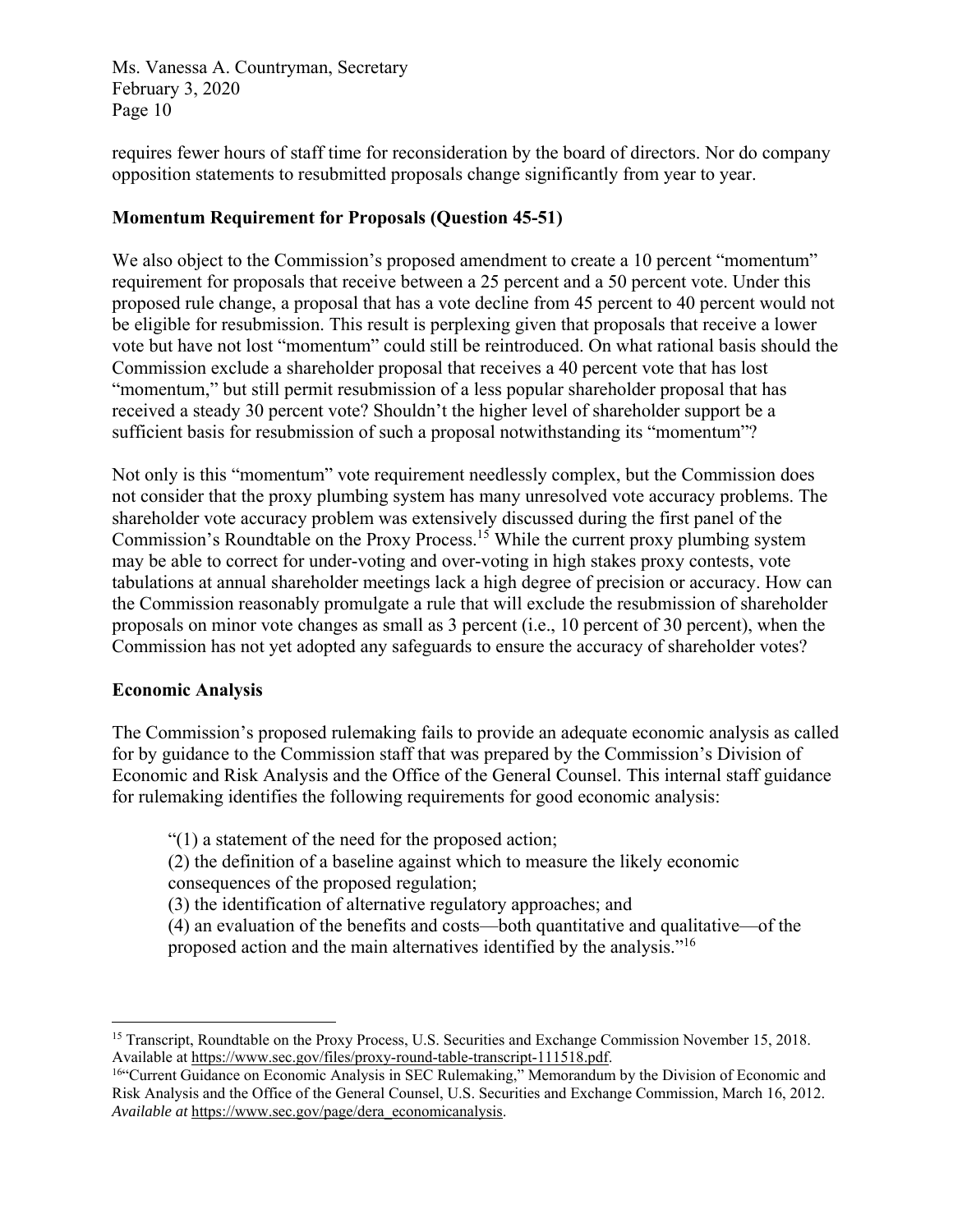The economic analysis contained in the proposed rulemaking is deficient in these required areas. Accordingly, the Commission should withdraw the proposed rulemaking to conduct a proper economic analysis. Moreover, the Commission must allow an adequate opportunity for the public to comment on its revised economic analysis before adopting any changes to Rule 14a-8.

The Commission's proposed rulemaking does not articulate a well-reasoned statement for the need of the proposed action. What exactly is the Commission trying to accomplish with the proposed amendments? The underlying assumption of proposed rulemaking is that there are "too many" shareholder proposals being submitted by relatively few shareholders including a handful of individual investors. However, the Commission's economic analysis underestimates the benefits of shareholder proposals and overestimates the costs of shareholder proposals. Given that the economic benefits of shareholder proposals far outweigh their costs, the proper question is: Why are shareholders submitting too few proposals, and how should the Commission amend Rule 14a-8 to facilitate the ability of shareholders to submit even more proposals?

Notably, the proposed rulemaking's economic analysis of the trends in the submission of shareholder proposals is contradictory. On page 70, the proposed rulemaking states, "[o]ur analysis shows no discernible trend in the number of submitted shareholder proposals in the 1997 to 2018 period." However, the analysis notes that the source of the data is incomplete prior to 2004. According to the summary statistics presented by the proposed rulemaking on page 74:

"The average number of proposals submitted to S&P 500 companies has decreased from 1.85 in 2004 to 1.24 in 2018, representing a 33 percent decrease during our sample period, and the average number of proposals submitted to Russell 3000 companies has decreased from 0.38 in 2004 to 0.28 in 2018, representing a 26 percent decrease during our sample period."

In other words, the number of shareholder proposals has been steadily declining, suggesting that any benefits from reducing the number of shareholder proposals is lower today than in 1997.

The Commission's economic analysis completely ignores the fact that shareholder proposals are value-enhancing.<sup>17</sup> The proposed rulemaking only briefly discusses various event studies including an authoritative literature review of 73 academic studies that found shareholder proposals are associated with an average  $0.06$  percent increase in valuation.<sup>18</sup> While this percentage increase in valuation that is associated with shareholder proposals may sound modest, the dollar value of such increases is substantial when considered in aggregate. The proposed rulemaking observes that shareholders are far more likely to file proposals at S&P 500 index companies. The median stock market capitalization of the S&P 500 index is \$23.6 billion. A 0.06 percent (6 basis point) increase in the median market capitalization of an S&P 500 index

 $17$  The proposed rulemaking states that "Our economic analysis does not speak to whether any particular shareholder proposal or type of proposals are value enhancing, whether the proposed amendments would exclude value enhancing proposals, or whether the proposed amendments would have a disproportionate effect on proposals that are more or less value enhancing," p. 112.

<sup>&</sup>lt;sup>18</sup> Matthew Denes, et. al., "Thirty Years of Shareholder Activism: A Survey of Empirical Research," Journal of Corporate Finance, Vol. 44, June 2017, pp. 405-424.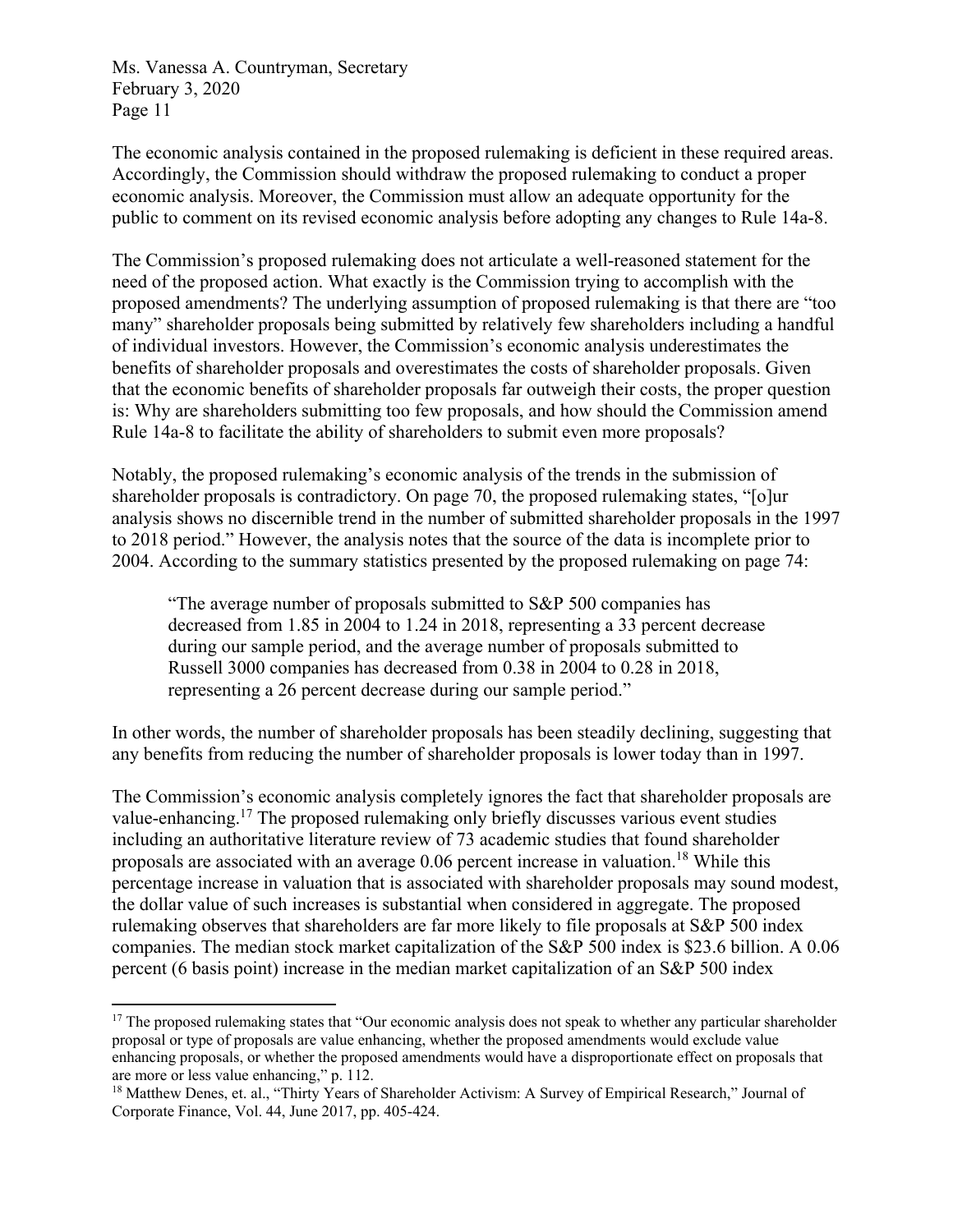company equals \$14.2 million per shareholder proposal. The ISS Voting Analytics database tracked 814 shareholder proposals in 2019. This suggests that shareholder proposals are associated with an estimated \$11.5 billion increase in shareholder value in 2019 alone.

The cited literature review of academic studies that found the average 0.06 percent increase in valuation was focused on short-term improvements. Another academic study not considered by the Commission shows that shareholder proposals are associated with greater long-term increases in stock price. A comparative study of the impact of shareholder proposals on firm performance in the United States and the United Kingdom found that U.S. shareholder proposals were associated with a statistically significant 1.23 percent increase in stock performance after two years.19 Moreover, event studies of shareholder proposals ignore the significant positive externalities that are generated by shareholder proposals. Shareholder proposals have successfully encouraged the adoption of market standards across all public companies. For example, many public companies have adopted majority vote director elections and equal access to the proxy without having ever received a proposal on those topics.

Not only does the Commission's proposed rulemaking ignore the substantial economic benefits of shareholder proposals, but its economic analysis dramatically exaggerates the estimated costs of shareholder proposals. The Commission last surveyed companies on the costs of shareholder proposals in a 1996 questionnaire that estimated the printing costs to be \$50,000 per shareholder proposal. Instead of conducting a new survey, the proposed rulemaking's economic analysis applies an inflation adjustment to these dated estimates. Given the development of the Internet and other technological advances since 1996, the marginal cost of including a shareholder proposal in a company proxy statement is far lower today. We question the reliability of such dated cost estimates particularly given the Commission's subsequent authorization in 2007 of "notice and access" e-proxy rules that permit the electronic dissemination of proxy materials to shareholders. We also note that anecdotal cost estimates provided by industry trade associations that favor restricting shareholder proposals are highly suspect and prone to exaggeration.

Nor are the opportunity costs associated with shareholder proposals in terms of management time and attention significant. If a corporation determines that a shareholder proposal lacks merit, the board of directors and management can simply ignore it. The board of directors and management are not even obligated to make a recommendation to shareholders on how to vote. Even if a shareholder proposal receives majority support, the vast majority of proposals are advisory and have no legally binding effect. At most, the presentation of shareholder proposals at annual meetings may take one or two minutes per shareholder proposal. Even this small opportunity cost is a function of the state law right of shareholders to make proposals inside annual meetings and is not a consequence of the Commission's shareholder proposal rule.

Finally, the proposed rulemaking's economic analysis inaccurately suggests that shareholders could benefit from a decrease in shareholder proposals. Shareholder proposals account for less than 2 percent of all proxy votes cast by shareholders each year. The 447 shareholder proposals

 <sup>19</sup> Bonnie Buchanan, et. al., "Shareholder Proposal Rules and Practice: Evidence from a Comparison of the United States and United Kingdom," American Business Law Journal, Volume 49, Issue 4, pp. 739-803, Winter 2012. Table 11, Panel B (adjusted for industry median).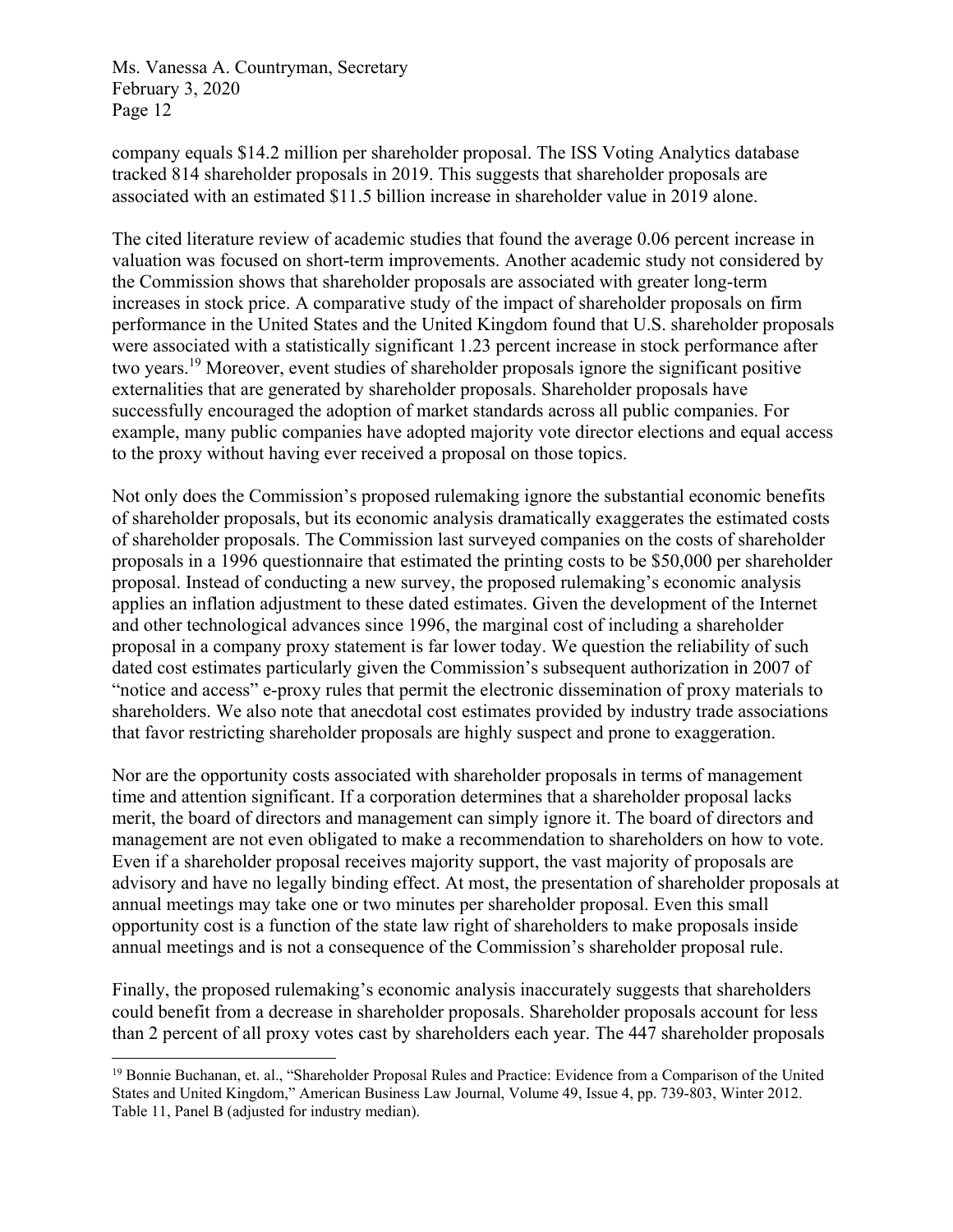that went to a vote in 2018 represent a trivial number of voting decisions compared to the tens of thousands of votes cast on director elections, executive compensation plans, "say-on-pay" advisory votes, and auditor ratification votes. The vast majority of shareholder proposals are easy for shareholders to vote on because they follow standard templates and are on routine topics that are already addressed by many investors' proxy voting guidelines. Moreover, shareholders have no legal obligation to vote on shareholder proposals and in fact many investors choose to cast an "abstain" vote on shareholder proposals that they do not wish to vote on.

## **Paperwork Reduction Act**

The Commission's Paperwork Reduction Act analysis does not adequately estimate the additional paperwork burdens on investors if the proposed amendments are adopted. For example, shareholders' recordkeeping requirements under Rule 14a-8(b)(1)(i) will triple from one year to three years to determine whether they meet the \$2,000 stock ownership requirement. Documenting this longer stock ownership paperwork requirement may be particularly challenging for shareholders that change banks or brokers during the requisite stock ownership period. Shareholder-proponents will also have additional recordkeeping requirements to keep track of the Rule 14a-8(i)(12) "momentum" resubmission eligibility requirement and their use of representatives under the proposed Rule 14a-8(c) one proposal per person rule.

Moreover, certain shareholders will respond to the proposed amendments to Rule 14a-8 by increasing their use of independent proxy solicitations in order to avoid the more restrictive requirements of the amended shareholder proposal rule. The paperwork costs associated with such independent proxy solicitations include expenditures for printing, postage, legal and related expenses that far exceed the marginal costs to companies of including a 500-word shareholder proposal in company proxy statements. All shareholders who vote in such proxy contests will have additional paperwork burdens in evaluating the dissident and management proxy statements. While the paperwork burden of conducting an independent solicitation is substantially higher than submitting a shareholder proposal under Rule 14a-8, at least some shareholders will be willing to incur these additional expenses.

# **Regulatory Flexibility Act**

The Commission's proposed amendments will have a significant adverse impact on "small entities" as defined by the Regulatory Flexibility Act. The shareholder proposal rule is particularly beneficial to small entities that otherwise lack the resources to communicate with their fellow shareholders or get the attention of corporate management. Small entities who file shareholder proposals include nonprofit organizations, labor unions, and faith groups who have less than \$5 million in total assets. The Commission should provide small entities with regulatory relief from the proposed amendments. For example, the Commission should exempt small entities from the enhanced Rule 14a-8(b) stockholding requirements of \$25,000 for one year or \$15,000 for two years. The existing \$2,000 requirement for one year is appropriate given that small entities by definition have small investment portfolios of less than \$5 million.